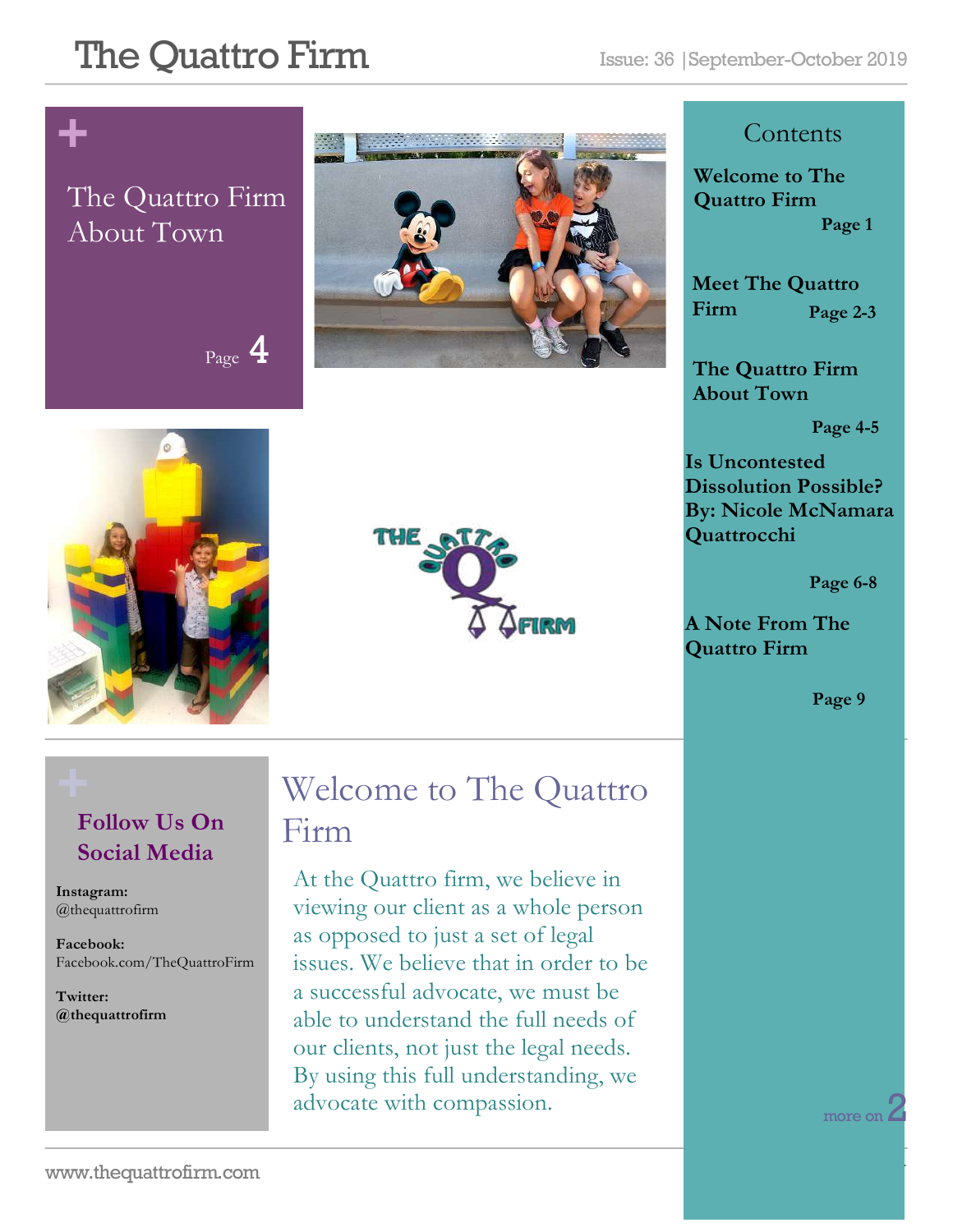# Meet The Quattro Firm



**Nicole McNamara Quattrocchi, Esq.** is the founding member of the Quattro Firm. She is a 2008 Southern Methodist University Law School graduate and a 2004 Wake Forest University Graduate. Nicole is a licensed Texas attorney where her practice involved mostly civil and commercial litigation. Nicole has been licensed in Florida since 2014 and has centered most of her practice on domestic relations law.

Nicole has spent a lot of time volunteering in her legal career whether it be through pro bono cases or through assisting at the Hurricane Katrina Relief Clinic in law school. Nicole believes in viewing the client as a whole person and not just a specific legal issue and therefore has, thus far, taken every case that the firm can handle, regardless of inability to pay. She is a passionate and compassionate attorney who looks forward to working with people across the spectrum of life with all of their legal needs.



**Melanie Bruchet, Esq.** is a 2012 graduate of Mercer University's Walter F. George School of Law in Macon, Georgia, where she received her J.D. and a Certificate in Advanced Legal Writing, Research, and Drafting from Mercer's top rated legal writing program. Melanie served on the Board of Directors for the Stonewall Bar Association of Georgia as well as completed internships at CASA (Court Appointed Special Advocates) for Children and the U.S. Attorney's Office for the District of New Jersey.

Melanie has presented nationally on the subjects of human trafficking and LGBT youth in the juvenile court system. She also co-authored an amicus brief to the Georgia Supreme Court on the issue of post-separation custodial rights and the emotional effect on children of divorced parents. Melanie maintains an active bar license in Georgia and is sworn in to both the Georgia Court of Appeals and the Georgia Supreme Court. A South Florida native, she currently lives in Asheville, North Carolina. Melanie has been with the Quattro Firm for three years.



**Monique L'Italien, Esq.** is a civil and commercial litigator and appellate attorney who has practiced in Florida since 2001. She has broad experience at the trial and appellate levels in federal and state court. Her practice areas include bankruptcy, contract disputes, family law, real property and some criminal. Prior to entering private practice, Ms. L'Italien was an Assistant Attorney General for the State of Florida, handling criminal appeals and civil litigation matters.

Ms. L'Italien earned her B.A., cum laude, from Trinity College in Washington D.C and her J.D. from Vermont Law School. Ms. L'Italien enjoys traveling, running, spending time with her animals including her horse Dancer, an off track thoroughbred rescue, and doing other animal welfare work. Monique has been with the Quattro Firm for almost 2 years.



**Shavonne M.Pierre** is a new member of the Quattro Firm. She is a graduate of South University where she studied and received her Bachelor Degree in Legal Studies. She has over 18 years experience in the legal field working for several prestigious firms in the Palm Beach County area. Her previous work experience has been in Insurance Defense, Civil Litigation, Securities & Arbitration, Commercial Litigation, Worker's Compensation, Family Law and Personal Injury. Shavonne has 4 children that are her main focus as well as her budding legal career.

#### Read more about The Quattro Firm at www.thequattrofirm.com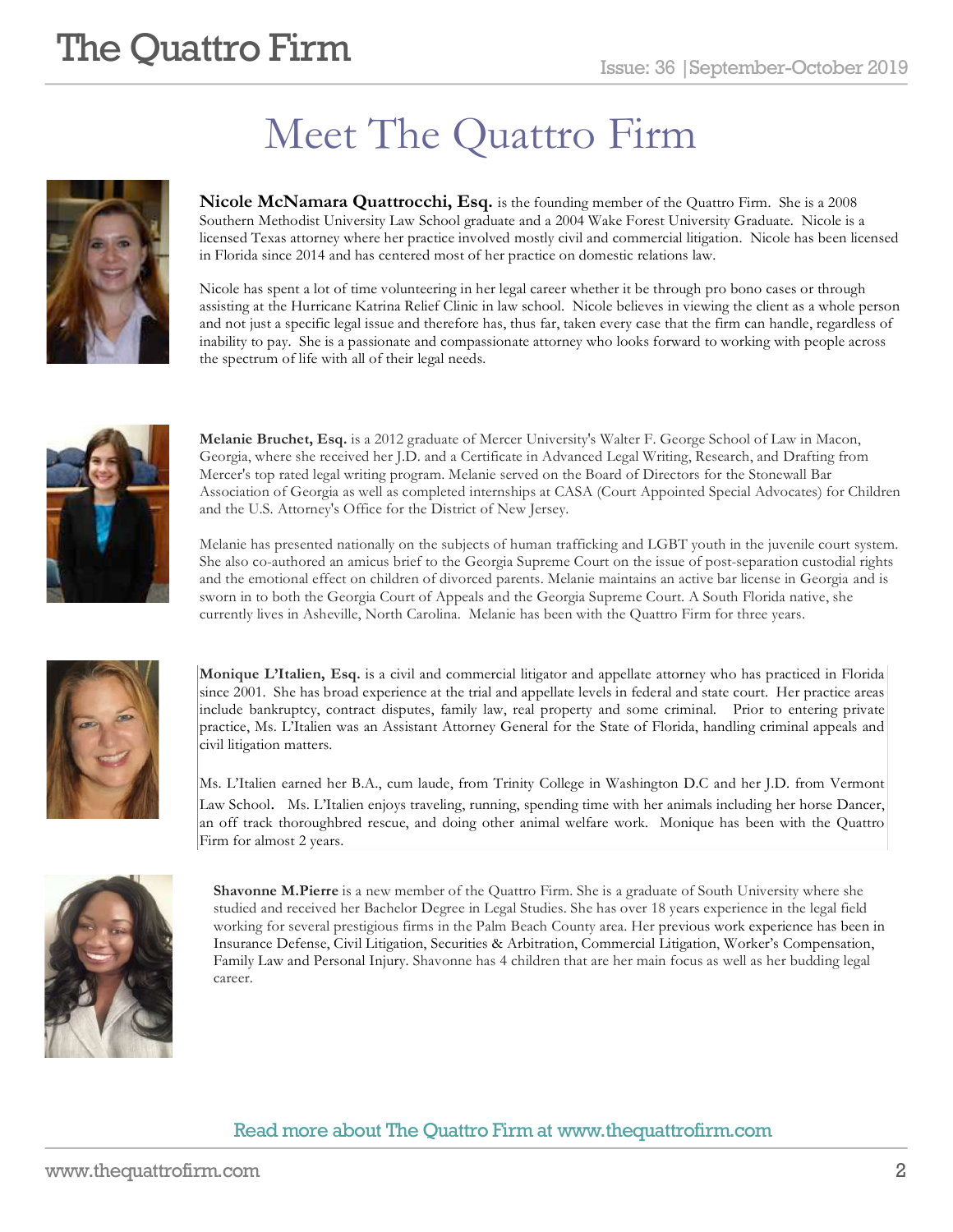

# Meet The Quattro Firm

**Maria Kontos** obtained her Bachelor of Arts from Florida Atlantic University in 1995. Ms. Kontos has over 16 years of experience working on complex and voluminous civil, criminal and family law cases which involve organizing thousands of documents, discovery and file organization.

Ms. Kontos is intricately involved in the defense of all of the firm's clients' cases and takes great pride in assisting and working toward a favorable outcome in each case. Maria has been working with the Quattro Firm for 3 years.



**Sarah Kontos** has been working professionally in accounting since 2005. Her experience includes conducting, supervising, and reviewing annual audits, bookkeeping and payroll, and compilations and examinations of the financial records of a wide range of businesses including non-profits, law firms, restaurants, 401(k) plans, and other service industries.

Sarah attended Florida Atlantic University earning her degree in Mathematics and attending an additional two years of studies in Accounting and Business Administration. She is originally from West Palm Beach, FL. She is a supporting member of Compass Lake Worth, United Way and Farm Sanctuary, and she volunteers at various fundraising events for local charities. Sarah has been working with the Quattro Firm for 3 years.

![](_page_2_Picture_9.jpeg)

**Carol Goldberg** is the File Clerk and Paralegal Assistant at the Quattro Firm. She is a lifelong resident of Palm Beach County. She received her BA Degree in Social Work and her Paralegal Certification from Florida Atlantic University. She is an advocate for the elderly and disabled. She has worked extensively for Elder Law firms processing Nursing Home Medicaid and Estate Planning. She also worked for many years at DCF, processing Medicaid for the Disabled. She believes in the strength of family, and a good cup of coffee!

#### Read more about The Quattro Firm at www.thequattrofirm.com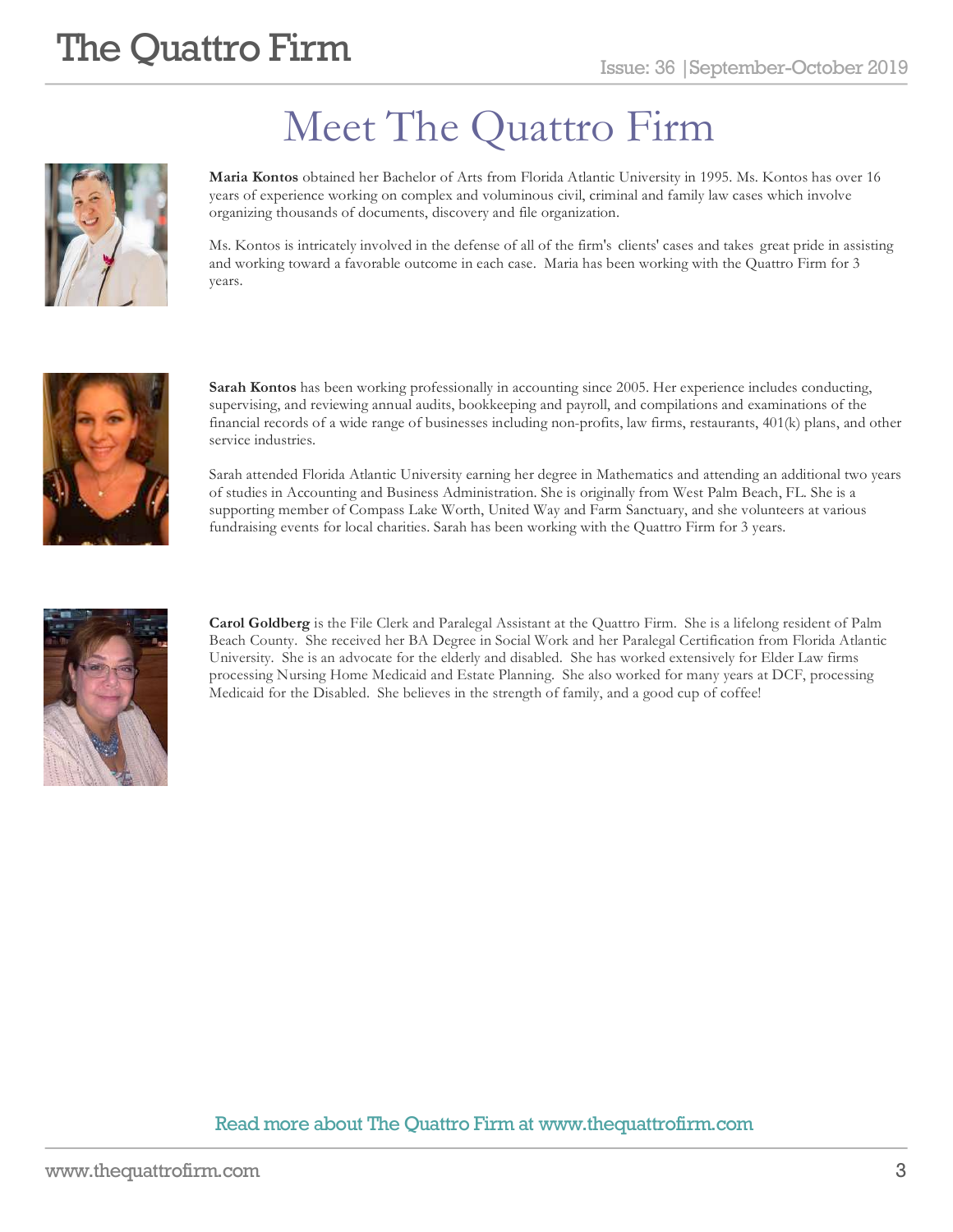### The Quattro Firm About Town

![](_page_3_Picture_3.jpeg)

Left: The Quattro Firm happily participated in Boo at the Zoo.

Below: Shavonne Pierre, Nicole Quattrocchi and Kimberlyn Watson pose in Pandora during the Food and Wine festival in Epcot.

Further Below: Nicole, Shavonne and Carol celebrate Shavonne's birthday with a special lunch.

![](_page_3_Picture_7.jpeg)

![](_page_3_Picture_8.jpeg)

### **+ Our Practice Areas**

Adoption Bankruptcy Business Formation Civil Litigation Commercial Litigation Contract Drafting & Review Corporate Matters Estate Planning Family Law & Domestic Relations Family Law Mediation General Litigation Immigration LGBT Issues & Custody Marital Contracts Probate Litigation Probate Administration Wills & Trusts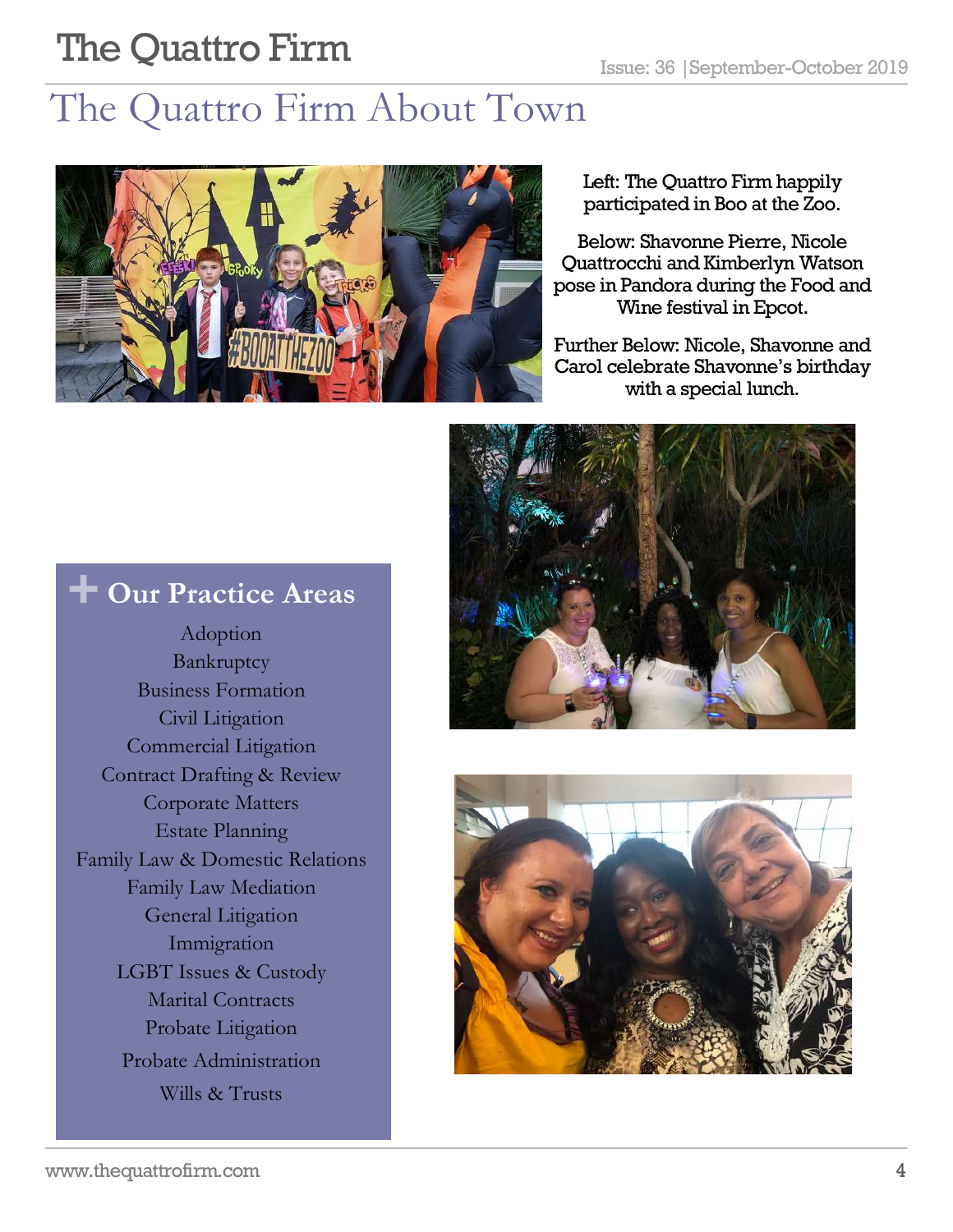## The Quattro Firm About Town:

![](_page_4_Picture_3.jpeg)

Left: Shavonne Pierre poses at Disney World. It was Shavonne's first trip to Disney.

Below: Shavonne, Carol and Nicole celebrate Carol's birthday at the Embassy Suites below the office.

![](_page_4_Picture_6.jpeg)

# **Fall Promotion:**

**Calling all Disney Superfans! We are giving fellow Disney Superfans discounts, mention the newsletter and we will give you 10% off!** 

**As always, please follow us on social media. If you'd like to submit a review either on Facebook or through our website, please get in touch with us.**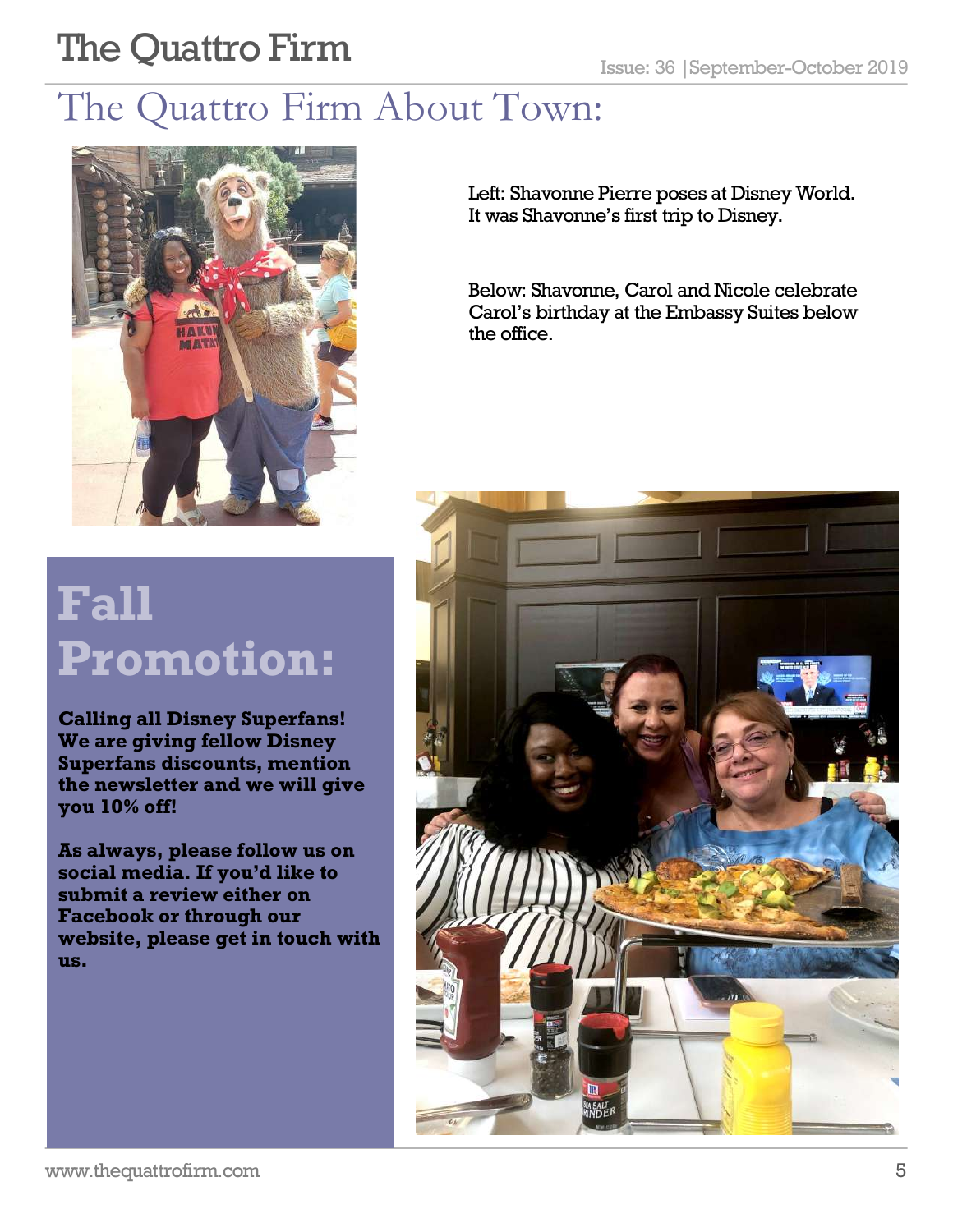### Is Uncontested Dissolution Possible?

#### By: Nicole McNamara Quattrocchi

When you think of divorce, rarely does anyone think that it could be possible that spouses could agree and the process can be uncontested. An uncontested dissolution is a divorce where the parties have agreed to the terms of the divorce and they have signed a martial settlement agreement that includes all assets, debts, child support, parenting plans, alimony and any other matter to be resolved in the divorce. Generally speaking an uncontested dissolution is relatively inexpensive and can be a pretty quick procedure.

![](_page_5_Picture_5.jpeg)

Is it possible to agree with your spouse and proceed uncontested? The answer isn't as simple as litigants often hope. When meeting with an attorney to discuss divorce, potential clients are generally warned that the more litigious or argumentative the parties are in this process, the longer and more expensive the process will be. Often attorneys will charge flat fees for uncontested procedures and require bigger retainers for the contested and litigious cases.

![](_page_5_Picture_7.jpeg)

**"My coach said I run like a girl. And I said if he ran a little faster he could too."** 

#### **—Mia Hamm**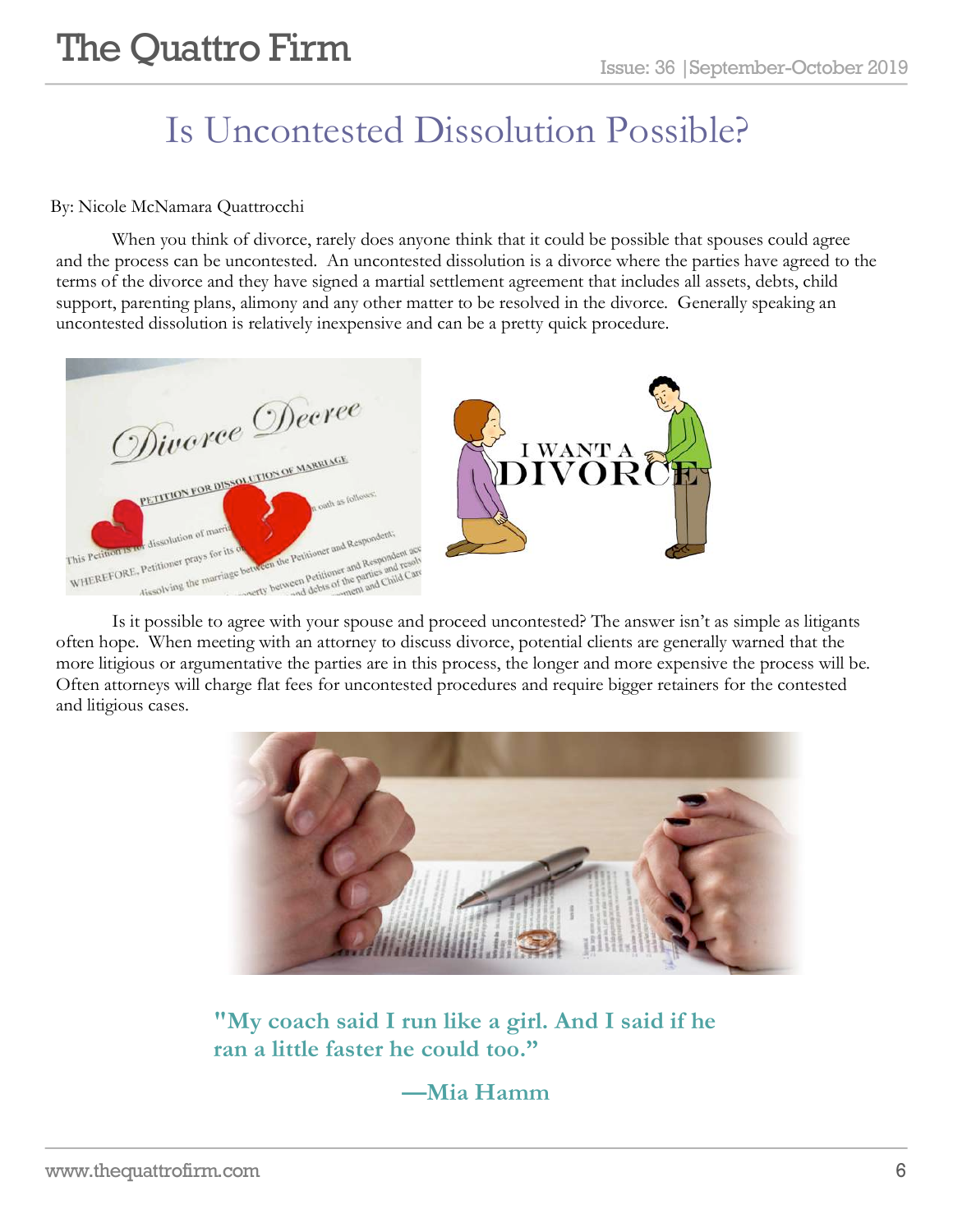### Is Uncontested Dissolution Possible?

#### By: Nicole McNamara Quattrocchi

Clients are also at an advantage in front of the judges if they have managed to proceed uncontested or

![](_page_6_Figure_5.jpeg)

settled their matters out of court. Judge's dockets are filled with contested procedures and most judges will warn litigants that it's best to agree rather than having an impartial third party decide the most intimate aspects of their lives, such as who gets to spend how much time with the minor children.

Uncontested dissolutions do not always mean that the parties agree completely at the outset. Sometimes the parties need a little help and some light negotiations in order to get to that middle ground. Some uncontested dissolutions may be filed as contested in order to show the other side that the party

seeking the divorce is serious and truly wants the marriage to end. Once served or once the party receiving the divorce has accepted service, he/she might then contact the attorney who filed the case and attempt to reach an amicable resolution.

A contested dissolution can also become uncontested in mediation. Some parties need a little more help reaching a solution and an unbiased mediator can often help. Even the most contested dissolutions can usually be

resolved in mediation. Mediators and attorneys may need to use some creativity in order to help the litigants to resolve all issues (including those which cannot be filed in court and generally involve apologies or other methods of assisting with hurt feelings). Once a marital settlement agreement is signed, the final hearing can proceed as an uncontested final hearing where a judge simply approves the agreement and ensures that all things necessary are included in the agreement including, alimony, child support, parental responsibility, allocation of debts and assets and any required name changes. Each case will be different as each case will involve different needs in terms of the items to be included in the marital settlement agreement.

![](_page_6_Picture_11.jpeg)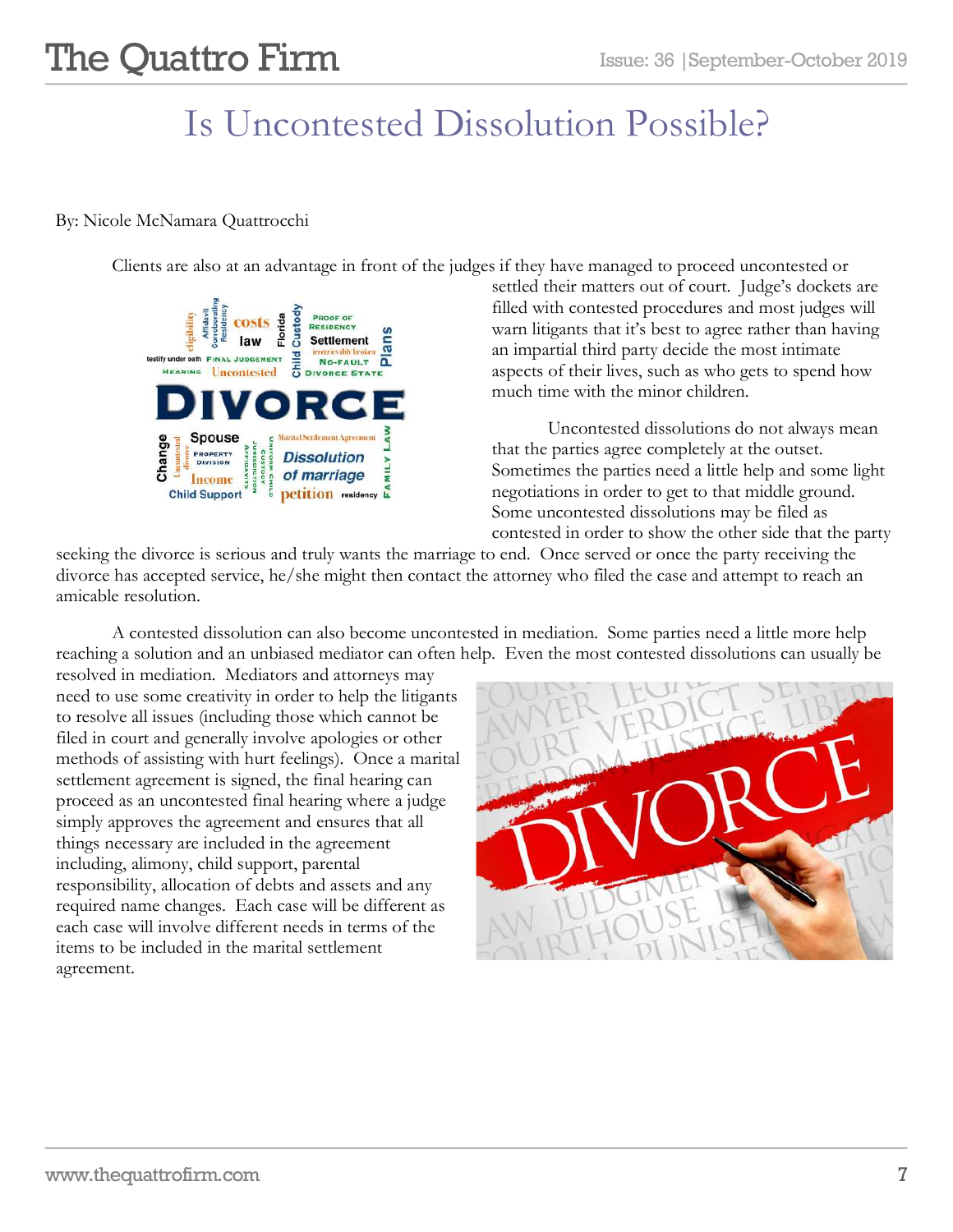### Is Uncontested Dissolution Possible?

#### By: Nicole McNamara Quattrocchi

In some cases, it's simply not possible to proceed uncontested. In some cases, one party will be reasonable, but the other simply wants the fight and wants to drag the process on in order to "punish" the other party. In the end, the ones who are really punished are the children whose lives are intricately tied to their parents' divorce. Children are often seen as tools and pawns in a divorce. If mom wants more child support, she may claim that dad is a bad guy and she needs sole parental responsibility and/or majority timesharing. If dad wants to hurt mom, he may refuse to allow timesharing and claim that mom is the bad party and he needs majority timesharing. Unfortunately these "games" waste judicial time, increase attorney's fees and hurt the children who are being shuffled back and forth and told that their other parent is a bad guy/girl. Some children never fully recover from the disparagement and pain from a contested divorce and/or custody battle.

![](_page_7_Picture_5.jpeg)

The standard in Florida for the purpose of determining parental responsibility and timesharing is the best interest of the children. Most people would say that the best interest of the children is to have two parents who are able to put aside their feelings for each other and make the best choices for their children. This should include being able to not disparage their former spouse in front of the children and having the ability to co-parent peacefully.

When facing a divorce, a party should sit down and weigh his/her options. While hurt feelings will inevitably play a part in the process, he/she should decide what will be the best decision for the family as a whole and for him/her individually. Is it best to drag out a divorce and attempt to destroy the other party's relationship with your child? Probably not. Can you learn to work through your feelings so that you can learn to peacefully co-parent with the other party? Are you willing to try? Do you want to save time and money? If so, then consider an uncontested dissolution.

If you are considering a divorce and would like some more information about what to do, please contact the Quattro Firm. We'd be happy to help.